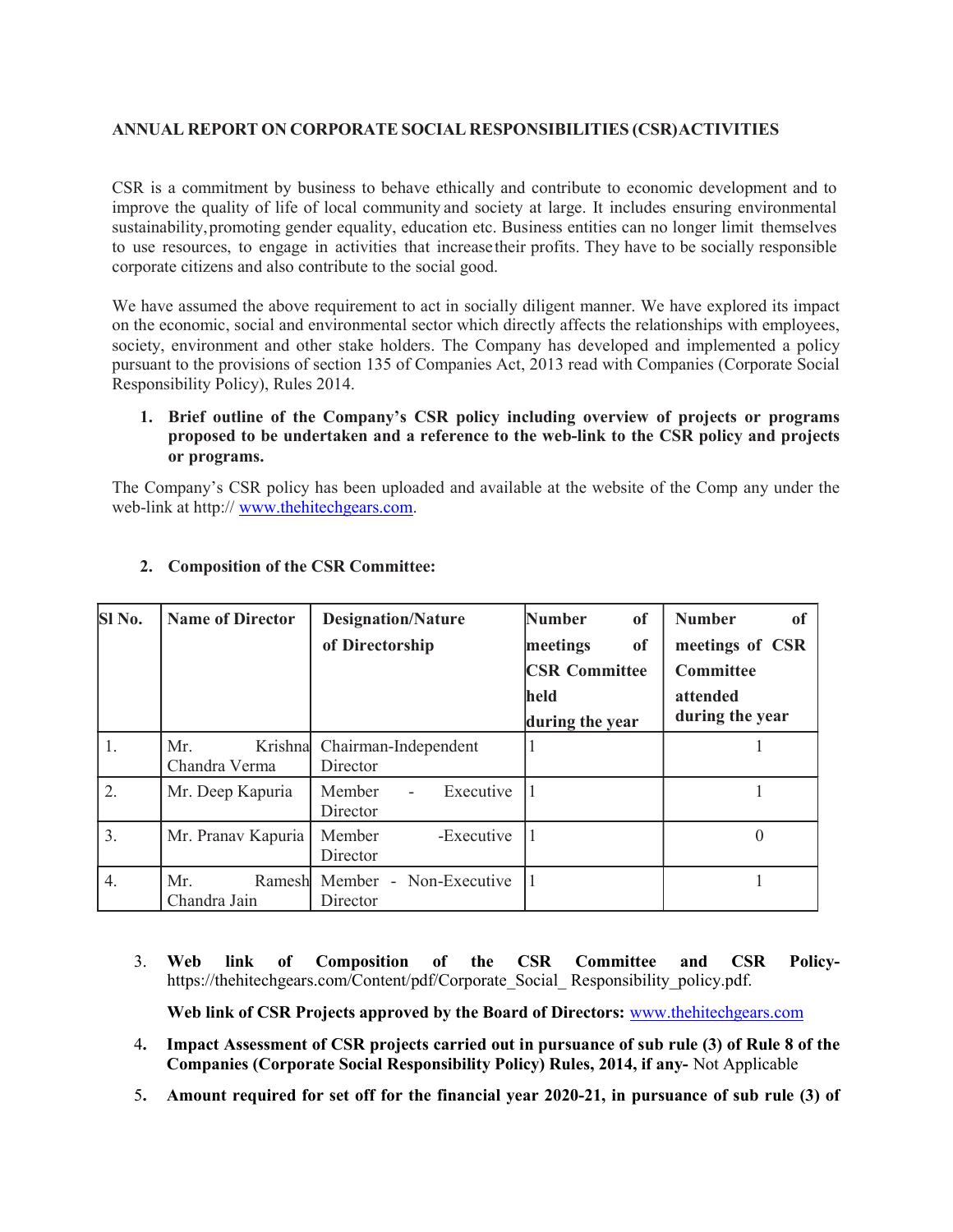Rule 7 of the Companies (Corporate Social Responsibility Policy) Rules, 2014: Rs. 38,504/- (Rupees Thirty Eight Thousand Five Hundred and Four only)

- 6. Average net profit of the Company for the last three financial years: Average net profit: Rs. 35,82,74,800/- (Rupees Thirty Five Crore Eighty Two Lakhs Seventy Four Thousand Eight Hundred only)
- 7. (a) Two percent of average net profit of the Company as per Section 135(5): Rs. 71,65,496/- (Rupees Seventy One Lakh Sixty Five Thousand Four Hundred and Ninety Six only)

 (b) Surplus arising out of the CSR projects or programmes or activities of the previous financial years: Nil

 (c) Amount required to be set off for the financial year 2020-21:Rs. 38,504 (Rupees Thirty Eight Thousand Five Hundred and Four only)

 (d) Total CSR obligation for the financial year 2020-21: Rs. 71,65,496/- (Rupees Seventy One Lakh Sixty Five Thousand Four Hundred and Ninety Six only)

| <b>Total Amount</b>                                                                                                          | Amount unspent (In) |                  |                                                                                                            |        |                        |
|------------------------------------------------------------------------------------------------------------------------------|---------------------|------------------|------------------------------------------------------------------------------------------------------------|--------|------------------------|
| spent for the<br>Amount transferred<br>Total<br>unspent CSR<br>financial year<br>Account as per Section 135 (6)<br>(In Rs. ) |                     | tol              | Amount transferred to any fund specified under<br>Schedule<br>VII as per second proviso to Section 135 (5) |        |                        |
|                                                                                                                              | Amount              | Date<br>transfer | of Name of the Fund                                                                                        | Amount | Date<br>Οİ<br>transfer |
| 72,04,000                                                                                                                    | Not<br>Applicable   |                  |                                                                                                            |        |                        |

8. (a) CSR Amount spent or unspent for the financial year:

- (b) Details of CSR amount spent against ongoing projects for the financial year: Not Applicable
- (c) Details of CSR amount spent against other than ongoing projects for the financial year: Rs.72,04,000/- (Rupees Seventy Two Lakh and Four Thousand only)
- (d) Amount spent in Administrative Overheads: Nil
- (e) Amount spent on Impact Assessment: Not applicable
- (f) Total amount spent for the financial year  $2020-21$   $(8b+8c+8d+8e)$ : Rs.72,04,000/- (Rupees Seventy Two Lakh and Four Thousand only)
- (g) Excess amount for set off, if any: Rs. 38,504/- (Rupees Thirty Eight Thousand Five Hundred and Four only)

| Sl no. | <b>Particulars</b>                                                                      | Amount (in Rs.) |
|--------|-----------------------------------------------------------------------------------------|-----------------|
|        | Two percent of average net profit of the Company as per 71,65,496/-<br>Section $135(5)$ |                 |
|        | Total amount spent for the F.Y. 2020-21                                                 | $72,04,000/$ -  |
|        | Excess amount spent for the F.Y. 2020-21                                                | $38,504/-$      |